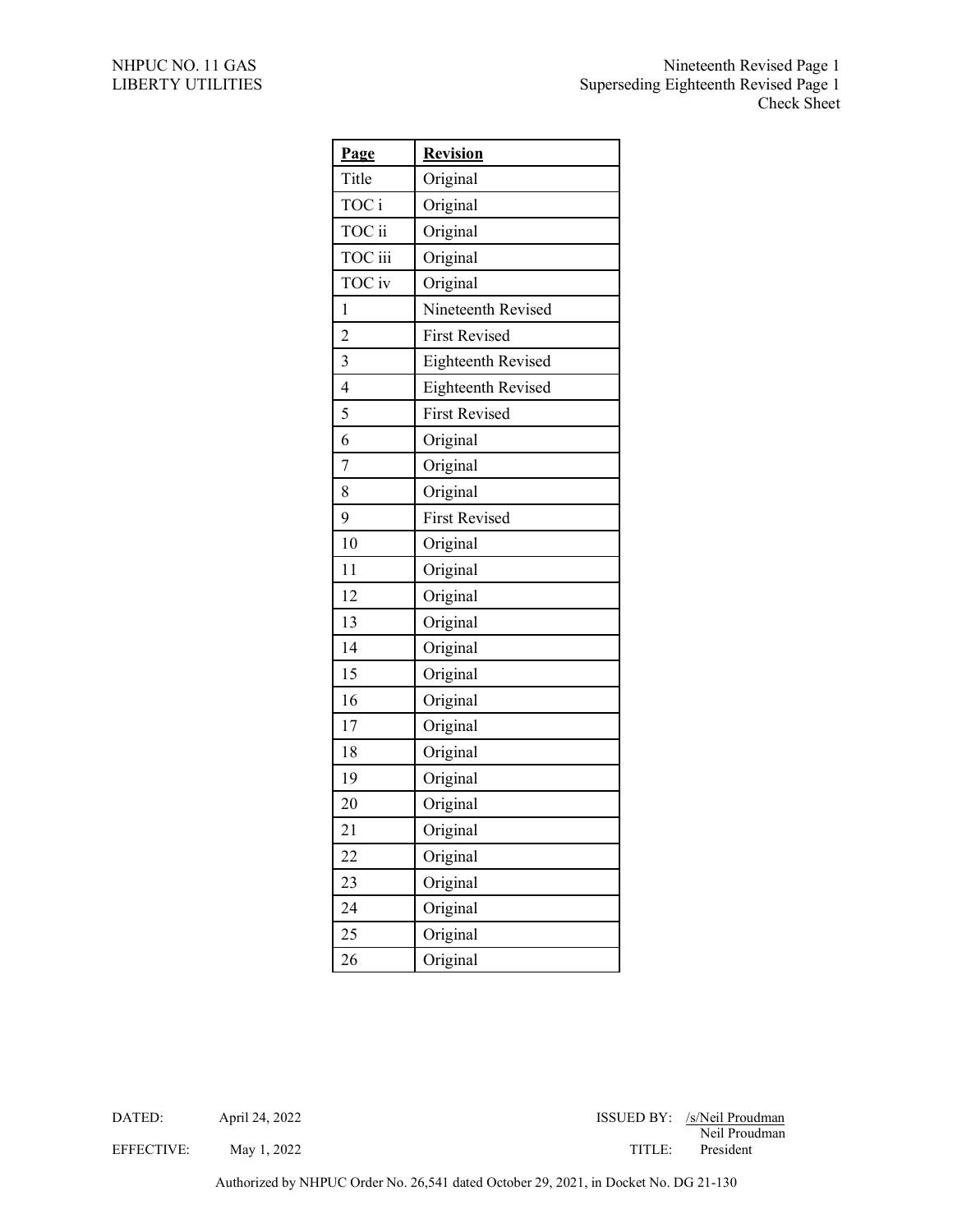| Page | <b>Revision</b>         |
|------|-------------------------|
| 58   | Original                |
| 59   | Original                |
| 60   | Original                |
| 61   | Original                |
| 62   | Original                |
| 63   | Original                |
| 64   | Original                |
| 65   | Original                |
| 66   | Original                |
| 67   | Original                |
| 68   | Original                |
| 69   | Original                |
| 70   | Original                |
| 71   | Original                |
| 72   | Original                |
| 73   | Original                |
| 74   | Original                |
| 75   | Original                |
| 76   | Original                |
| 77   | Original                |
| 78   | Original                |
| 79   | Original                |
| 80   | Original                |
| 81   | Original                |
| 82   | Original                |
| 83   | Original                |
| 84   | Original                |
| 85   | Original                |
| 86   | Original                |
| 87   | <b>Eleventh Revised</b> |
| 88   | <b>Tenth Revised</b>    |
| 89   | <b>Eleventh Revised</b> |

DATED: April 24, 2022 April 24, 2022 ISSUED BY: /s/Neil Proudman Neil Proudman

EFFECTIVE: May 1, 2022 TITLE: President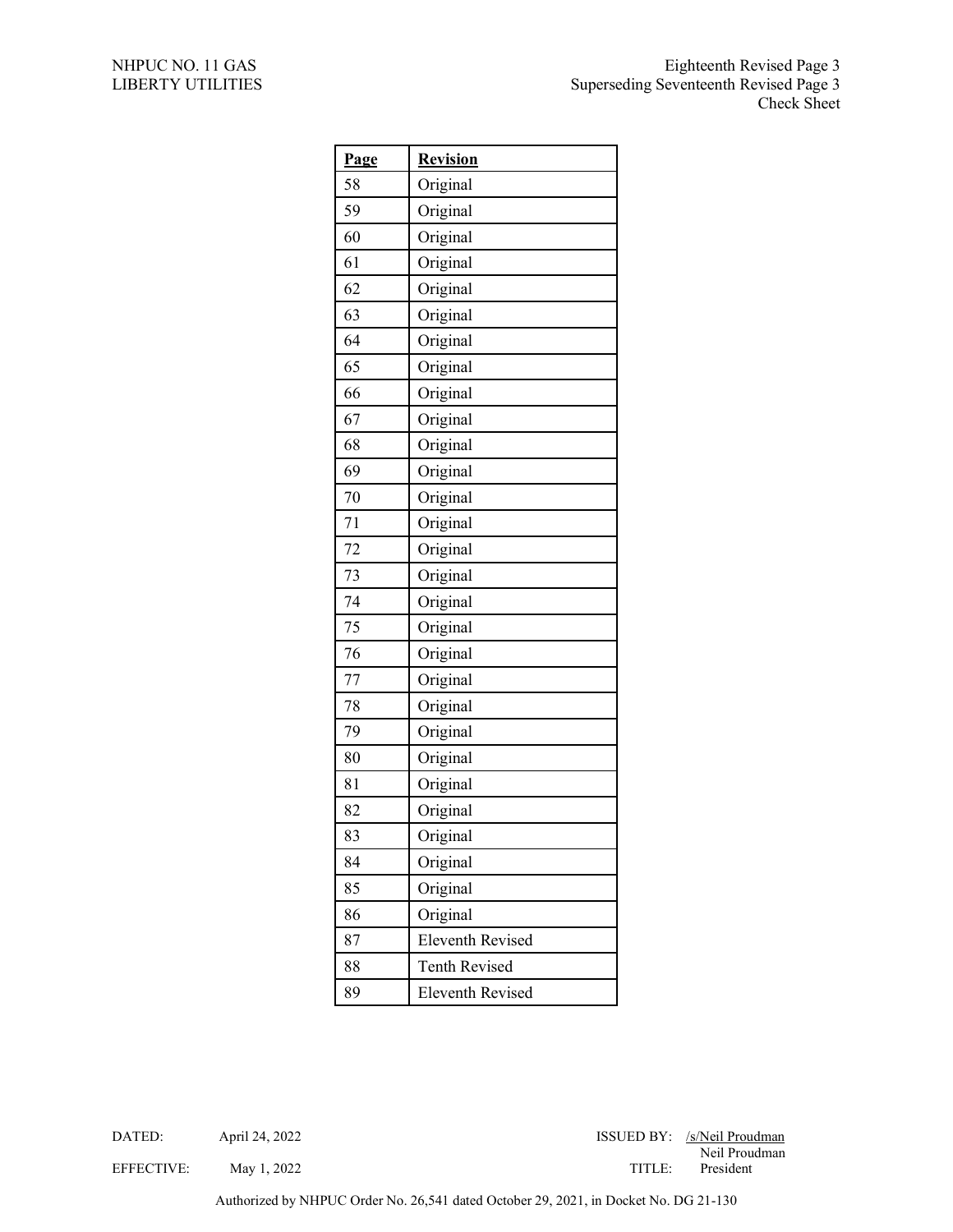| Page | <b>Revision</b>       |
|------|-----------------------|
| 90   | Original              |
| 91   | <b>First Revised</b>  |
| 92   | <b>Second Revised</b> |
| 93   | <b>Second Revised</b> |
| 94   | <b>First Revised</b>  |
| 95   | <b>Sixth Revised</b>  |
| 96   | <b>First Revised</b>  |
| 97   | Fifth Revised         |
| 98   | <b>First Revised</b>  |
| 99   | <b>First Revised</b>  |
| 100  | <b>First Revised</b>  |
| 101  | Fifth Revised         |
| 102  | Original              |
| 103  | Original              |
| 104  | Original              |
| 105  | Original              |
| 106  | Original              |
| 107  | Original              |
| 108  | Original              |
| 109  | Original              |
| 110  | Original              |
| 111  | Original              |
| 112  | Original              |
| 113  | Original              |
| 114  | Original              |
| 115  | Original              |
| 116  | Original              |
| 117  | Original              |
| 118  | Original              |
| 119  | Original              |
| 120  | Original              |
| 121  | Original              |
| 122  | Original              |
| 123  | Original              |

DATED: April 24, 2022 April 24, 2022 ISSUED BY: /s/Neil Proudman Neil Proudman

EFFECTIVE: May 1, 2022 TITLE: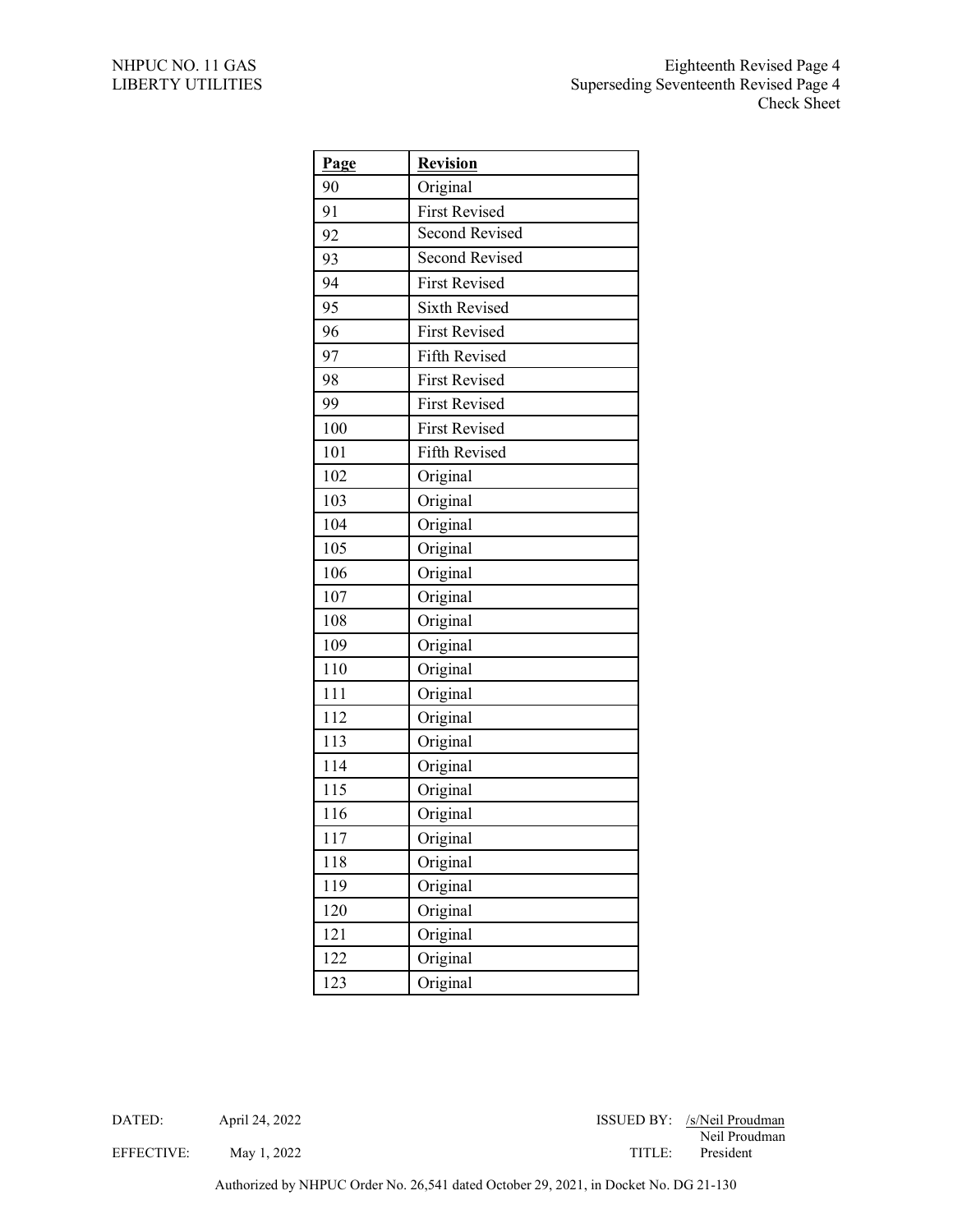## **22 FIRM RATE SCHEDULES - EXCLUDING KEENE CUSTOMERS**

|                                                                                     | Rates effective November 1, 2021 - April 30, 2022<br><b>Winter Period</b> |                       |               |                                       |  |                  | Rates Effective May 1, 2022 - October 31, 2022<br>Summer Period |                  |          |                            |  |                                       |  |                         |                |                  |
|-------------------------------------------------------------------------------------|---------------------------------------------------------------------------|-----------------------|---------------|---------------------------------------|--|------------------|-----------------------------------------------------------------|------------------|----------|----------------------------|--|---------------------------------------|--|-------------------------|----------------|------------------|
|                                                                                     |                                                                           | Delivery<br>Charge    |               | Cost of<br><b>Gas Rate</b><br>Page 95 |  | LDAC<br>Page 101 |                                                                 | Total<br>Rate    |          | Delivery<br>Charge         |  | Cost of<br><b>Gas Rate</b><br>Page 92 |  | <b>LDAC</b><br>Page 101 |                | Total<br>Rate    |
| Residential Non Heating - R-1                                                       |                                                                           |                       |               |                                       |  |                  |                                                                 |                  |          |                            |  |                                       |  |                         |                |                  |
| Customer Charge per Month per Meter<br>All therms                                   | \$<br>\$                                                                  | 15.39<br>$0.3844$ \$  |               | $1.1829$ \$                           |  | $0.1318$ \$      | \$                                                              | 15.39<br>1.6991  | \$<br>\$ | 15.39<br>$0.3844$ \$       |  | $0.6984$ \$                           |  | $0.1318$ \$             | \$             | 15.39<br>1.2146  |
| <b>Residential Heating - R-3</b><br>Customer Charge per Month per Meter             | \$                                                                        | 15.39                 |               |                                       |  |                  | \$                                                              | 15.39            | \$       | 15.39                      |  |                                       |  |                         | \$             | 15.39            |
| All therms<br>Therms in the first block per month at                                | \$                                                                        | $0.5632$ \$           |               | $1.1829$ \$                           |  | $0.1318$ \$      |                                                                 | 1.8779           | \$       | $0.5632$ \$                |  | $0.6984$ \$                           |  | $0.1318$ \$             |                | 1.3934           |
| <b>Residential Heating - R-4</b><br>Customer Charge per Month per Meter             | \$                                                                        | 8.47                  |               |                                       |  |                  | \$                                                              | 8.47             | \$       | 15.39                      |  |                                       |  |                         | \$             | 15.39            |
| All therms<br>Therms in the first block per month at                                | \$                                                                        | $0.3098$ \$           |               | $0.6506$ \$                           |  | $0.1318$ \$      |                                                                 | 1.0922           | \$       | $0.5632$ \$                |  | $0.6984$ \$                           |  | 0.1318                  | - \$           | 1.3934           |
| Commercial/Industrial - G-41                                                        |                                                                           |                       |               |                                       |  |                  |                                                                 |                  |          |                            |  |                                       |  |                         |                |                  |
| Customer Charge per Month per Meter<br>Size of the first block                      | \$                                                                        | 57.06<br>100 therms   |               |                                       |  |                  | \$                                                              | 57.06            | \$       | 57.06<br>20 therms         |  |                                       |  |                         | \$             | 57.06            |
| Therms in the first block per month at                                              | \$                                                                        | $0.4688$ \$           |               | $1.1831$ \$                           |  | $0.0991$ \$      |                                                                 | 1.7510           | \$       | $0.4688$ \$                |  | $0.6975$ \$                           |  | 0.0991                  | - \$           | 1.2654           |
| All therms over the first block per month at                                        | \$                                                                        | $0.3149$ \$           |               | $1.1831$ \$                           |  | $0.0991$ \$      |                                                                 | 1.5971           | \$       | $0.3149$ \$                |  | $0.6975$ \$                           |  | 0.0991                  | <b>S</b>       | 1.1115           |
| Commercial/Industrial - G-42<br>Customer Charge per Month per Meter                 | \$                                                                        | 171.19                |               |                                       |  |                  | \$                                                              | 171.19           | \$       | 171.19                     |  |                                       |  |                         | \$             | 171.19           |
| Size of the first block                                                             |                                                                           | 1000 therms           |               |                                       |  |                  |                                                                 |                  |          | 400 therms                 |  |                                       |  |                         |                |                  |
| Therms in the first block per month at                                              | \$                                                                        | $0.4261$ \$           |               | $1.1831$ \$                           |  | $0.0991$ \$      |                                                                 | 1.7083           | \$       | $0.4261$ \$                |  | $0.6975$ \$                           |  | 0.0991                  | - \$           | 1.2227           |
| All therms over the first block per month at                                        | \$                                                                        | 0.2839                | $\mathfrak s$ | $1.1831$ \$                           |  | $0.0991$ \$      |                                                                 | 1.5661           | \$       | $0.2839$ \$                |  | $0.6975$ \$                           |  | $0.0991$ \$             |                | 1.0805           |
| Commercial/Industrial - G-43                                                        |                                                                           |                       |               |                                       |  |                  |                                                                 |                  |          |                            |  |                                       |  |                         |                |                  |
| Customer Charge per Month per Meter<br>All therms over the first block per month at | \$<br>\$                                                                  | 734.69<br>$0.2620$ \$ |               | $1.1831$ \$                           |  | 0.0991           | \$<br>\$                                                        | 734.69<br>1.5442 | \$<br>\$ | 734.69<br>$0.1198$ \$      |  | $0.6975$ \$                           |  | 0.0991                  | \$<br><b>S</b> | 734.69<br>0.9164 |
|                                                                                     |                                                                           |                       |               |                                       |  |                  |                                                                 |                  |          |                            |  |                                       |  |                         |                |                  |
| Commercial/Industrial - G-51<br>Customer Charge per Month per Meter                 | \$                                                                        | 57.06                 |               |                                       |  |                  | \$                                                              | 57.06            | \$       | 57.06                      |  |                                       |  |                         | \$             | 57.06            |
| Size of the first block                                                             |                                                                           | 100 therms            |               |                                       |  |                  |                                                                 |                  |          | 100 therms                 |  |                                       |  |                         |                |                  |
| Therms in the first block per month at                                              | \$                                                                        | 0.2819                | \$            | $1.1814$ \$                           |  | 0.0991           | \$                                                              | 1.5624           | \$       | $0.2819$ \$                |  | $0.6991$ \$                           |  | 0.0991                  | -S             | 1.0801           |
| All therms over the first block per month at                                        | \$                                                                        | 0.1833                | \$            | $1.1814$ \$                           |  | $0.0991$ \$      |                                                                 | 1.4638           | \$       | $0.1833$ \$                |  | $0.6991$ \$                           |  | 0.0991                  | \$             | 0.9815           |
| Commercial/Industrial - G-52                                                        |                                                                           |                       |               |                                       |  |                  |                                                                 |                  |          |                            |  |                                       |  |                         |                |                  |
| Customer Charge per Month per Meter                                                 | \$                                                                        | 171.19                |               |                                       |  |                  | \$                                                              | 171.19           | \$       | 171.19                     |  |                                       |  |                         | \$             | 171.19           |
| Size of the first block<br>Therms in the first block per month at                   | \$                                                                        | 1000 therms<br>0.2428 | \$            | $1.1814$ \$                           |  | 0.0991           | \$                                                              | 1.5233           | \$       | 1000 therms<br>$0.1759$ \$ |  | $0.6991$ \$                           |  | 0.0991                  | <b>S</b>       | 0.9741           |
| All therms over the first block per month at                                        | \$                                                                        | 0.1617                | \$            | $1.1814$ \$                           |  | $0.0991$ \$      |                                                                 | 1.4422           | \$       | $0.1000$ \$                |  | $0.6991$ \$                           |  | $0.0991$ \$             |                | 0.8982           |
|                                                                                     |                                                                           |                       |               |                                       |  |                  |                                                                 |                  |          |                            |  |                                       |  |                         |                |                  |
| Commercial/Industrial - G-53<br>Customer Charge per Month per Meter                 | \$                                                                        | 756.10                |               |                                       |  |                  | \$                                                              | 756.10           | \$       | 756.10                     |  |                                       |  |                         | \$             | 756.10           |
| All therms over the first block per month at \$                                     |                                                                           | $0.1697$ \$           |               | $1.1814$ \$                           |  | $0.0991$ \$      |                                                                 | 1.4502           | \$       | $0.0814$ \$                |  | $0.6991$ \$                           |  | 0.0991                  | <b>S</b>       | 0.8796           |
| Commercial/Industrial - G-54                                                        |                                                                           |                       |               |                                       |  |                  |                                                                 |                  |          |                            |  |                                       |  |                         |                |                  |
| Customer Charge per Month per Meter                                                 | \$                                                                        | 756.10                |               |                                       |  |                  | \$                                                              | 756.10           | \$       | 756.10                     |  |                                       |  |                         | \$             | 756.10           |
| All therms over the first block per month at                                        | \$                                                                        | $0.0648$ \$           |               | $1.1814$ \$                           |  | 0.0991           | \$                                                              | 1.3453           | \$       | $0.0352$ \$                |  | $0.6991$ \$                           |  | 0.0991                  | <b>S</b>       | 0.8334           |

DATED: April 24, 2022 April 24, 2022 ISSUED BY: /s/Neil Proudman Neil Proudman

EFFECTIVE: May 1, 2022 TITLE: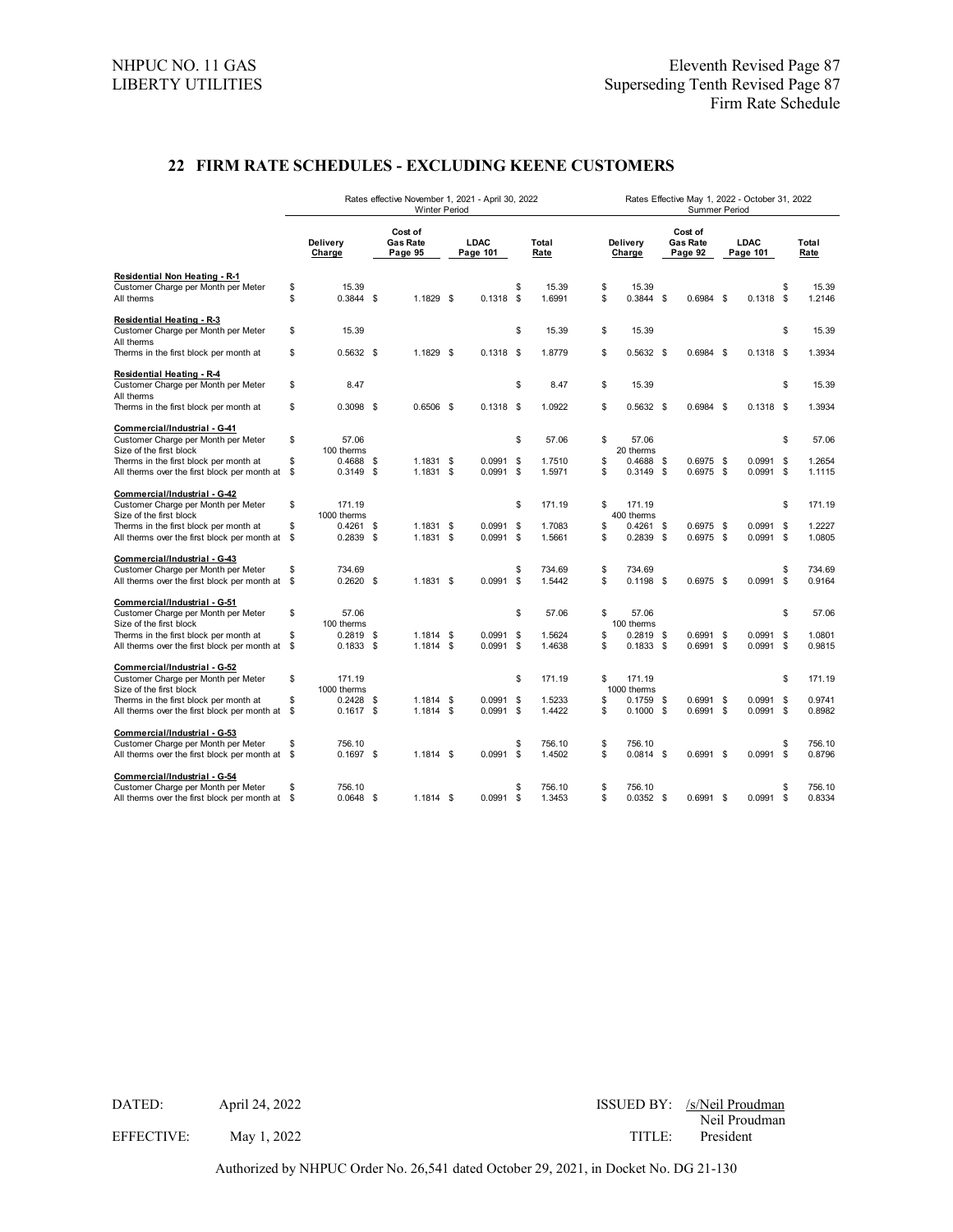## **24 FIRM RATE SCHEDULES - MANAGED EXPANSION PROGRAM-EXCLUDING KEENE CUSTOMERS**

|                                                                                        | Rates effective November 1, 2021 - April 30, 2022<br><b>Winter Period</b> |                     |                            |                                                                    |                      |          |                       |                                       | Rates Effective May 1, 2022 - October 31, 2022<br><b>Summer Period</b> |          |                  |
|----------------------------------------------------------------------------------------|---------------------------------------------------------------------------|---------------------|----------------------------|--------------------------------------------------------------------|----------------------|----------|-----------------------|---------------------------------------|------------------------------------------------------------------------|----------|------------------|
|                                                                                        |                                                                           | Delivery<br>Charge  | Cost of<br><b>Gas Rate</b> | <b>LDAC</b><br>Page 95 Page 101                                    | Total<br>Rate        |          | Delivery<br>Charge    | Cost of<br><b>Gas Rate</b><br>Page 92 | <b>LDAC</b><br>Page 101                                                |          | Total<br>Rate    |
| <b>Residential Non Heating - R-5</b><br>Customer Charge per Month per Meter            | \$                                                                        | 20.01               |                            |                                                                    | \$20.01              | \$       | 20.01                 |                                       |                                                                        | \$       | 20.01            |
| All therms                                                                             | \$                                                                        |                     |                            | 0.4997 \$1.1829 \$0.1318 \$1.8144                                  |                      | \$       |                       |                                       | 0.4997 \$ 0.6984 \$ 0.1318 \$                                          |          | 1.3299           |
| <b>Residential Heating - R-6</b>                                                       |                                                                           |                     |                            |                                                                    |                      |          |                       |                                       |                                                                        |          |                  |
| Customer Charge per Month per Meter<br>All therms                                      | \$<br>\$                                                                  | 20.01               |                            | 0.7322 \$1.1829 \$0.1318                                           | \$20.01<br>\$2.0469  | \$<br>\$ | 20.01                 |                                       | 0.7322 \$ 0.6984 \$ 0.1318 \$                                          | \$       | 20.01<br>1.5624  |
| <b>Residential Heating - R-7</b>                                                       |                                                                           |                     |                            |                                                                    |                      |          |                       |                                       |                                                                        |          |                  |
| Customer Charge per Month per Meter                                                    | \$                                                                        | 11.01               |                            |                                                                    | \$11.01              | \$       | 11.01                 |                                       |                                                                        | \$       | 11.01            |
| All therms                                                                             | \$                                                                        |                     |                            | 0.4027 \$ 0.6506 \$ 0.1318                                         | \$1.1851             | \$       |                       |                                       | 0.4027 \$ 0.6984 \$ 0.1318                                             | \$       | 1.2329           |
| Commercial/Industrial - G-44                                                           |                                                                           |                     |                            |                                                                    |                      |          |                       |                                       |                                                                        |          |                  |
| Customer Charge per Month per Meter<br>Size of the first block                         | \$                                                                        | 74.18<br>100 therms |                            |                                                                    | \$74.18              | \$       | 74.1800               |                                       |                                                                        | \$       | 74.1800          |
| Therms in the first block per month at                                                 | \$                                                                        |                     |                            | 0.6094 \$1.1831 \$0.0991                                           | \$1,8916             | \$       | 0.6094                |                                       | $$0.6975$ \$ 0.0991 \$                                                 |          | 1.4060           |
| All therms over the first block per month at                                           | \$                                                                        | 0.4094              |                            | $$1.1831$ $$0.0991$                                                | \$1.6916             | \$       | 0.4094                |                                       | $$0.6975$ \$ 0.0991                                                    |          |                  |
| Commercial/Industrial - G-45                                                           |                                                                           |                     |                            |                                                                    |                      |          |                       |                                       |                                                                        |          |                  |
| Customer Charge per Month per Meter                                                    | \$                                                                        | 222.55              |                            |                                                                    | \$222.55             | \$       | 222.55                |                                       |                                                                        | \$       | 222.55           |
| Size of the first block                                                                |                                                                           | 1000 therms         |                            |                                                                    |                      |          | 400 therms            |                                       |                                                                        |          |                  |
| Therms in the first block per month at                                                 | \$                                                                        |                     |                            | 0.5539 \$1.1831 \$0.0991                                           | \$1.8361             | \$       | 0.5539                |                                       | $$0.6975$ $$0.0991$                                                    | \$       | 1.3505           |
| All therms over the first block per month at                                           | \$                                                                        |                     |                            | $0.3691$ \$ 1.1831 \$ 0.0991                                       | \$1.6513             | \$       |                       |                                       | 0.3691 \$ 0.6975 \$ 0.0991                                             | \$       | 1.1657           |
| Commercial/Industrial - G-46                                                           |                                                                           |                     |                            |                                                                    |                      |          |                       |                                       |                                                                        |          |                  |
| Customer Charge per Month per Meter                                                    | \$                                                                        | 955.10              |                            |                                                                    | \$955.10             | \$       | 955.10                |                                       |                                                                        | \$       | 955.10           |
| All therms over the first block per month at                                           | \$                                                                        |                     |                            | $0.3406$ \$ 1.1831 \$ 0.0991                                       | \$1.6228             | \$       |                       |                                       | 0.1557 \$ 0.6975 \$ 0.0991                                             | \$       | 0.9523           |
| Commercial/Industrial - G-55                                                           |                                                                           |                     |                            |                                                                    |                      |          |                       |                                       |                                                                        |          |                  |
| Customer Charge per Month per Meter                                                    | \$                                                                        | 74.18               |                            |                                                                    | \$74.18              | \$       | 74.18                 |                                       |                                                                        | \$       | 74.18            |
| Size of the first block                                                                |                                                                           | 100 therms          |                            |                                                                    |                      |          | 100 therms            |                                       |                                                                        |          |                  |
| Therms in the first block per month at<br>All therms over the first block per month at | \$<br>\$                                                                  | 0.3665              |                            | \$1.1814 \$0.0991<br>$0.2383$ \$1.1814 \$0.0991                    | \$1.6470<br>\$1.5188 | \$<br>\$ | 0.3665<br>0.2383      | \$0.6991                              | \$0.0991<br>$$0.6991$ \$ 0.0991                                        | \$<br>\$ | 1.1647<br>1.0365 |
|                                                                                        |                                                                           |                     |                            |                                                                    |                      |          |                       |                                       |                                                                        |          |                  |
| Commercial/Industrial - G-56                                                           |                                                                           |                     |                            |                                                                    |                      |          |                       |                                       |                                                                        |          |                  |
| Customer Charge per Month per Meter                                                    | \$                                                                        | 222.55              |                            |                                                                    | \$222.55             | \$       | 222.55                |                                       |                                                                        | \$       | 222.55           |
| Size of the first block                                                                | \$                                                                        | 1000 therms         |                            |                                                                    | \$1.5962             | \$       | 1000 therms<br>0.2287 |                                       |                                                                        | \$       | 1.0269           |
| Therms in the first block per month at<br>All therms over the first block per month at | \$                                                                        |                     |                            | $0.3157$ \$1.1814 \$0.0991<br>$0.2102 \quad $1.1814 \quad $0.0991$ | \$1.4907             | \$       | 0.1300                | \$ 0.6991                             | \$0.0991<br>$$0.6991$ \$ 0.0991                                        | \$       | 0.9282           |
|                                                                                        |                                                                           |                     |                            |                                                                    |                      |          |                       |                                       |                                                                        |          |                  |
| Commercial/Industrial - G-57                                                           |                                                                           |                     |                            |                                                                    |                      |          |                       |                                       |                                                                        |          |                  |
| Customer Charge per Month per Meter<br>All therms over the first block per month at    | \$<br>\$                                                                  | 982.93              |                            | 0.2207 \$1.1814 \$0.0991 \$1.5012                                  | \$982.93             | \$<br>\$ | 982.93                |                                       | 0.1059 \$ 0.6991 \$ 0.0991 \$                                          | \$       | 982.93<br>0.9041 |
|                                                                                        |                                                                           |                     |                            |                                                                    |                      |          |                       |                                       |                                                                        |          |                  |
| Commercial/Industrial - G-58                                                           |                                                                           |                     |                            |                                                                    |                      |          |                       |                                       |                                                                        |          |                  |
| Customer Charge per Month per Meter<br>All therms over the first block per month at    | \$<br>\$                                                                  | 982.93              |                            | 0.0842 \$1.1814 \$0.0991                                           | \$982.93<br>\$1.3647 | \$<br>\$ | 970.84<br>0.0457      | \$ 0.6991                             | \$0.0991                                                               | \$<br>\$ | 970.84<br>0.8439 |
|                                                                                        |                                                                           |                     |                            |                                                                    |                      |          |                       |                                       |                                                                        |          |                  |

DATED: April 24, 2022 April 24, 2022 ISSUED BY: /s/Neil Proudman Neil Proudman EFFECTIVE: May 1, 2022 TITLE: President